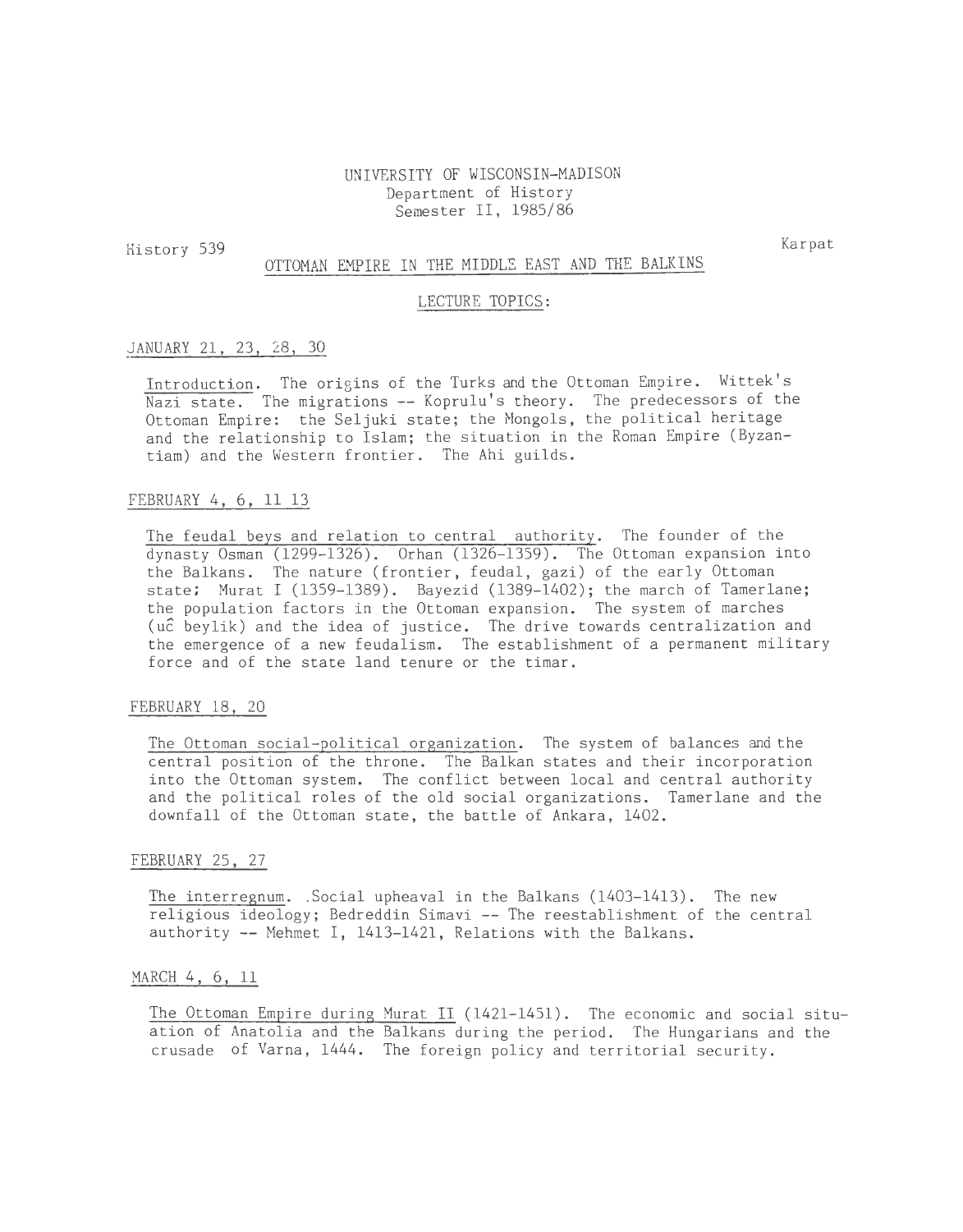History 539 - Sem. II Karpat -- 1985/86 Page 2.

r·1ARCH 4, 6, 11

The consolidation of the state. The emergence of a constitutional order. Sultan Mehmet II  $(1451-1481)$  and the conquest of the Constantinople. Expansion into the Northeast Anatolia, the incorporation of the Turkman State, and Crimea. War and peace groups in the court: Chandarli and Zaganos. The social-religious factors, Orthodox and Catholic rivalry. Trade in the Adriatic and Mediterranean and relations with Venice.

MARCH 14, 18, 20

The socio-political order and its institutional foundations. The new juridical, social and economic systems. The timar system and its functioning. The reorganization of the wakfs, the taxation policy and the military organization. The Ottoman constitutional order and its institutional foundations. The military and administrative elites (Janissaries).

APRIL 1, 3

Spring recess. The reign of Bayezid II (1481-1512). The expansion into the Middle East. Djem sultan and the growth of Ulema's power. The economic causes of the wars with Venice. The sunni-shiite (Safavid) conflict and the social causes of the wars with the Persians. Selim I (1512-1520): the destruction of the Mameluks and the occupation of Syria and Egypt. The Caliphate and Sultanate. The Islamization of the state institution. The shariat court system and judges.

APRIL 8 -- Midterm exam

# APRIL 10, 15, 17

Suleyman the Magnificent (Kanuni) and Charles (1520-1566). The peak of Ottoman power. The Empire's internal situation. Relations with Europe (England and France) and the conflict with tne Babsburgs. The rise of Protestantism in Europe. Expansion into North Africa. The beginning of disintegration in the land system.

# APRIL 22, 24

The bureaucratic order, the religious orders, the wakfs, the guilds, the cities (imaret policy), trade, etc., in the 15th and 16th centuries. The Ottoman City.

## APRIL 29, MAY 1

The reign of Selim II (1566-1574). The Northern policy of the Ottoman's The emergence of Russia and conflict for the Astrahan. The Jelail revolts;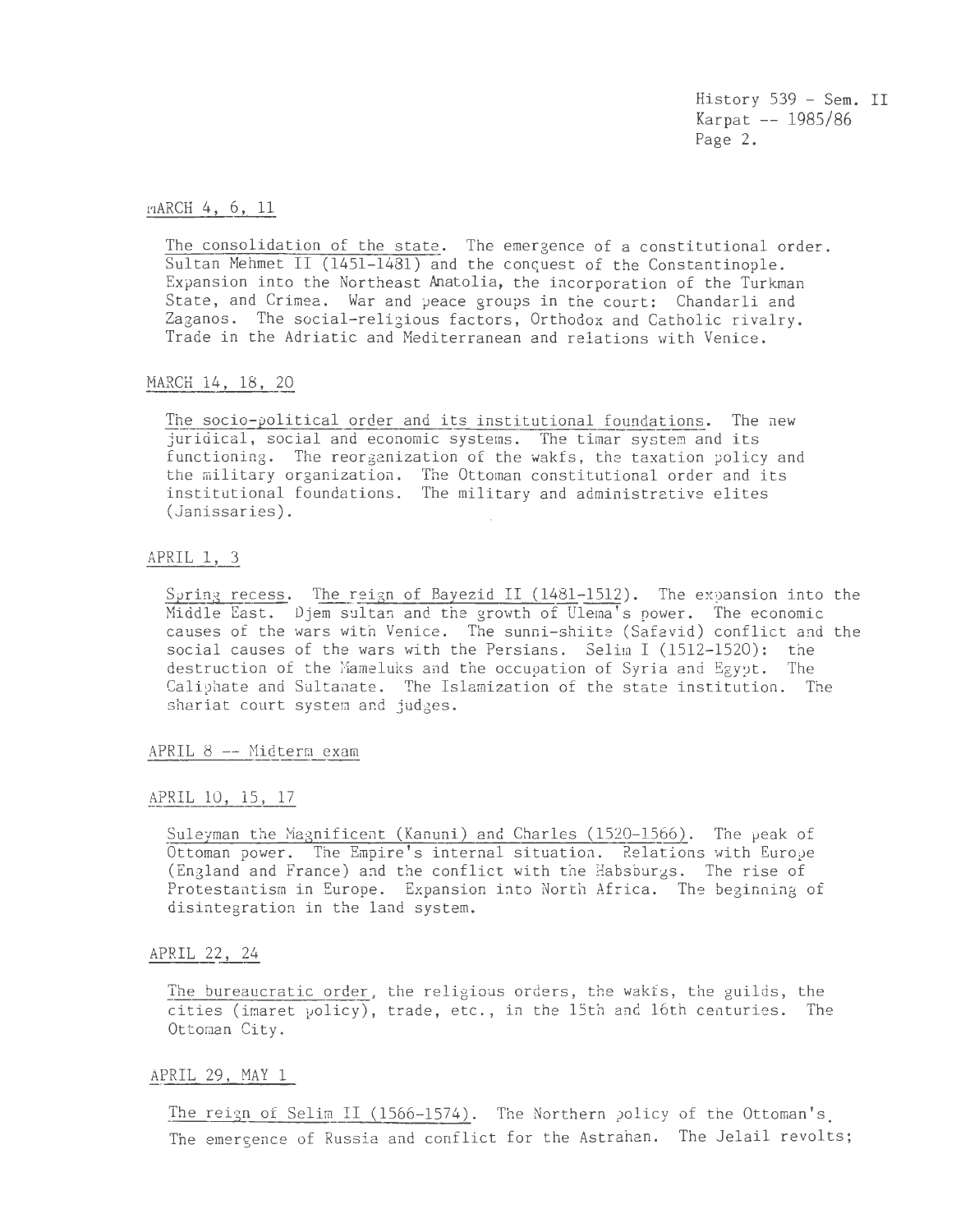History 539 - Sem. II Karpat -- 1985/86 Page 3.

the beginning of a new developmental phase. The rise of the bureaucracy as the center of power. The shift of agricultural surplus to consumption. Town and village relationships and changes in the lax policy. The rise of the religious establishment.

# MAY 6, 8

Murad III (1574-1595)

The wars with Iran. The reconquest of Iraq and the general situation of the Middle East. The pilgrimage road to Mecca and its economic and political significance.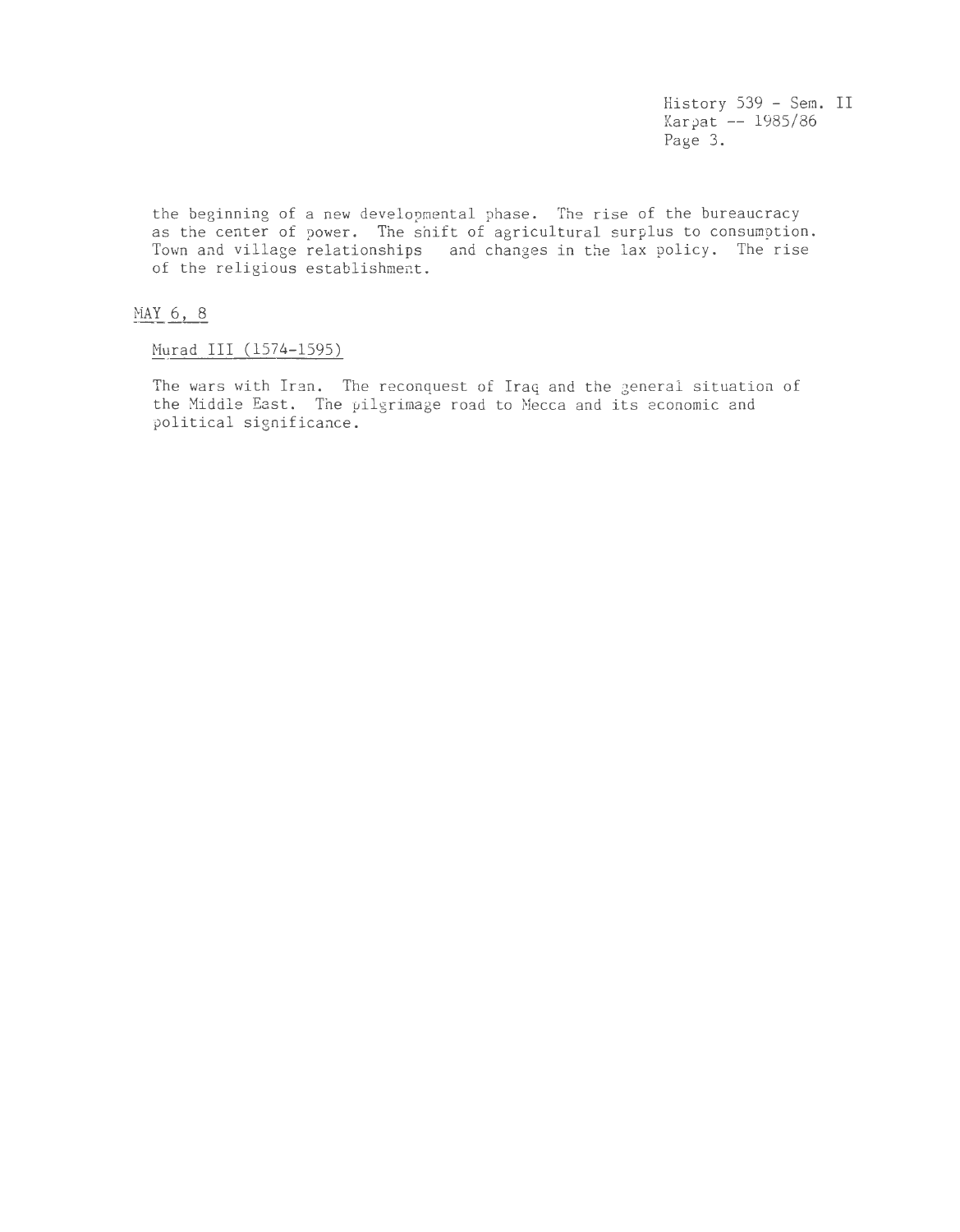UNIVERSITY OF WISCONSIN Department of History Semester II, 1935-86

HISTORY 539 Kemal Karpat

THE OTTOMAN EMPIRE IN THE MIDDLE EAST AND THE BALKANS (1200-1800)

- Adivar, A. A., La Science chez les Turcs Ottomans, Paris 1939.
- Alderson, A., The Structure of the Ottoman Dvnasty, London 1956.
- Allen, W. E. D., Problems of Turkish Power in the Sixteenth Century, London 1963
- Angelov, D., "Certain Aspects de la conquete des peuples balkaniques par les Turcs," Byzantinoslayica XVII, 1956, pp. 220-76.

Anderson, R.C., Naval Wars in the Levant, Liverpool 1952.

- Arnakis, G. G., "Futuwwa traditions in the Ottoman Empire," J. of Near Eastern Studies XII, 1953, pp. 232-47.
- Atiya, A. S. The Crusade of Nicolopis, London, 1934.
- Ayalon, D., Gunpowder and Firearms in the Mamluk Kingdom, London, 1965.
- Babinger, Franz, Mahomet II Le Conguerant et son temps, Paris 1954 (see also German edition and other works by the same author).
- Barkan, O.L., "Les deportations comme methode de peuplement--dans L'Empire Ottoman," Revue de la Faculte des Sciences El. (Istanbul), 1945-50 (see other works by Barkan on economic and demographic history).
- Barkan, O.L., "Quelques observations sur L'organization economique et sociale des villes Ottomans," La Ville, Brussels 1955.
- Belin, F. A., "Etude sur la propriete fonciere en pays musulmans et specialment en Turquie," Journal Asiatigue, 1862, 1864.
- --~-=-=-=--·, "Essay sur 1 'histoire economique en Turquie," Journal Asiatique, 1885.

.., "Du regime des fiefs militaires," Journal Asiatique, 1870.

Birge, J.K., The Bektashi Order of Dervishes, Hartford 1937

- Boppe, A., "La France et le militaire turc au XVIII<sup>e</sup> siecle, Feuilles d'Histoire 1912).
- Brice, W. C., "The Turkish colonization of Anatolia," Bulletin of the John Rylands tibrary, Manchester (38), 1955
- Brockelman, c., History of the Islamic Peoples, New York 1960.
- Bulgaru-Dresea, M. M., Nicolae Jorga. A Romanian Historian of the Ottoman Empire, Bucharest, 1973 ( a good survey of the literature)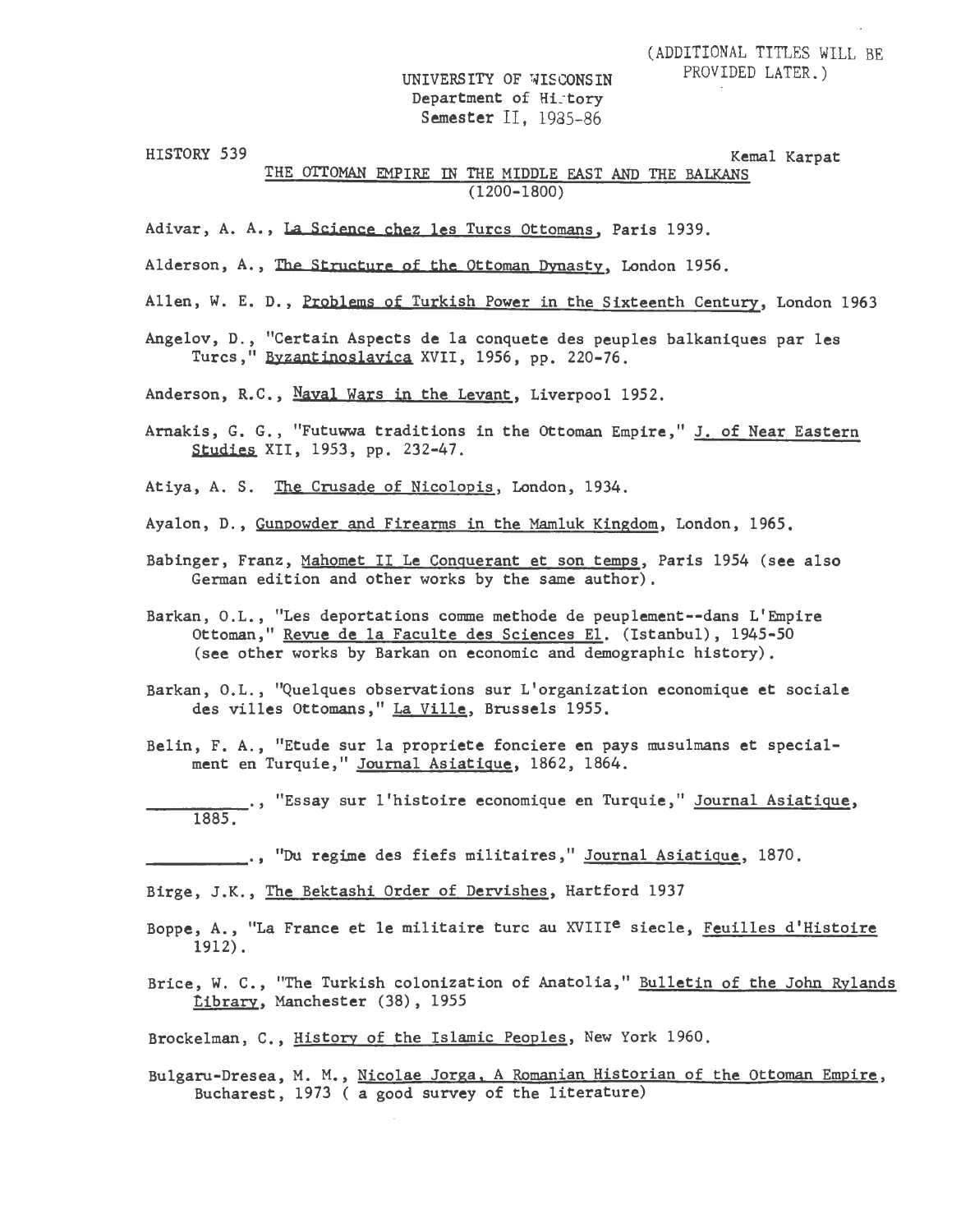Cahen, Claude, Pre-Ottoman Turkey, London 1968.

Cahen, C., "Le regime de la terre et !'occupation turque en Anatolie," Cah. d'hist. mondiale, Vol. II (3), Paris 1955.

, "La campagne de Mantzikert d'apres les sources Musulmanes,"<br>Byzantion 9, 1934. (For Cahen's works on Ottoman social and economic institutions see instructor).

, "Le Maliknameh et l'histoire des origines seljoucides," Oriens, 11, 1949.

- Cahun, L., Introduction a l'histoire de l'Asie, Turcs et Mongols, des origines à 1405, Paris, 1896.
- Charanis, P., "On the social structure of. . . the Byzantine Empire. . . " Byzantinoslavica XXII, 1961, pp. 94-153 (for other bibiliography on the subject see instructor).
- Creasy, Edward S., History of the Ottoman Turks, Beirut 1961.

Djevad Bey, Ahmed, Etat militaire ottoman (Janissaries), Paris 1882.

- Fisher, Sir G., Barbary Legend . . . North Africa, 1415-1830, Oxford 1957.
- Frye, R. N., Islam and the West, The Hague 1957.

Galati, Fisher, Ottoman Imperialism and German Protestantism, Cambridge, Mass. 1959.

- Gibb, H.A.R. and Bowen, H., Islamic Society and the West (2 vols.), London, 1950, 1957.
- Gibbons, H. A., The Foundation ot the Ottoman Empire, History of the Osmanlis 1300- 1403, Oxford 1916. Reprint 1968.
- Grousset, R., L'empire des steppes, Atilla Gengis Han, Tamerlane, Paris 1939.

Halecki, 0., The Crusade of Varna, New York 1934.

- Hammer, J. Von, Geschichte des Osmanischen Reiches (Pest 1827-1835). (The major source in Western languages based on Ottoman chronicles). See also the French edition.
- Hasluck, F. W., Christianity and Islam under the Sultans, 2 vols., Oxford 1929. (Contains good bibliography of European books on Ottoman Empire).
- Heyd, Uriel, Documents on Ottoman Administration in Palestine, 1552-1615, Jerusalem 1966.

Heyd, W., Histoire du Commerce du Levant au Moyen Age, 2 vols., Leipzig 1885, 1936.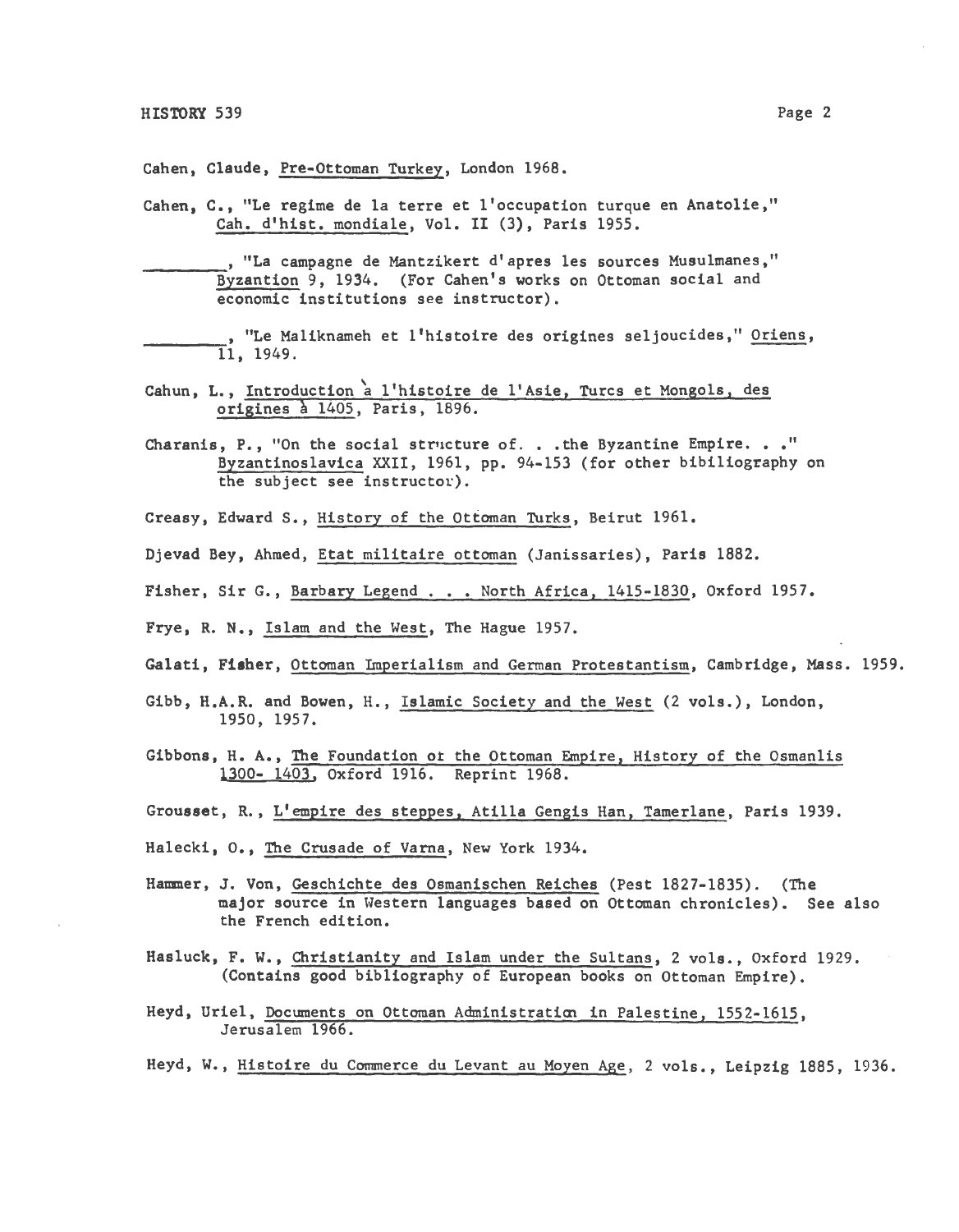Inalcik, H., "Timariotes chretiens en Albanie," Mitt. des Osterr., Staatsarchiv (4), 1951.

------' "Ottoman methods of conquest," Studia Islamica II, 1954.

<sub>--</sub>, "Land Problems in Turkish History," Muslim World XIV (1955). (For other works by Inalcik see the instructor).

- Jelavich, Ch. (ed.), The Balkans in Transition, Berkeley, 1963. (Contains several so and so articles on Ottomans).
- Jiriček, K., Geschichte des Serben, 2 vols., Gotha 1911-18.

Jonquiére, A-de-la, Histoire de l'Empire Ottoman, 2 vols., Paris, 1914.

Karpat, K., Social Change and Politics in Turkey, Leiden 1973.

The Ottoman State and its Place in World History, Leiden, 1974.

Koprülü(zade) Mehmet Fuat, Les Origines de l'Empire Ottoman, Paris 1935. (A main source on origins).

. "Le feudalisme turc-musulman en moyen age," Belleten V, Ankara 1941, pp. 335-50.

- Kritovoulos, History of Mehmet the Conqueror, Princeton 1954. (A Byzantine historian's account of Sultan Mehmet II, 1451-1481).
- Lamb, H., Suleyman the Magnificent, London 1952. (A general novel-like book).
- Lane, Poole St., The Story of Turkey, New York 1891. (A good, though general book).
- Langer, W.L. and Blake, R.D., "The Rise of the Ottoman Turks and its Historical Background," American Historical Review XXXVII (1931), pp. 468-505. (An attempt at interpretation based on geographical factors).
- Lapidus, Ira, Muslim Cities in the Later Middle Ages, Cambridge, Mass. 1967.
- Lemerle, Paul, L'emirant d'Ayden, Byzance et L'Occident, Paris 1957.
- Lewis, B. and Holt, P.M., Historians of the Middle East, Oxford 1962. (An excellent survey of sources of Middle East history),

Lewis, B., Istanbul and the Civilization of the Ottomans, Oklahoma 1964. (An excellent historical survey of this city).

The Emergence of Modern Turkey, London 1961.

Kapman, A., The Netherlands and the Ottoman Empire, Leiden 1963.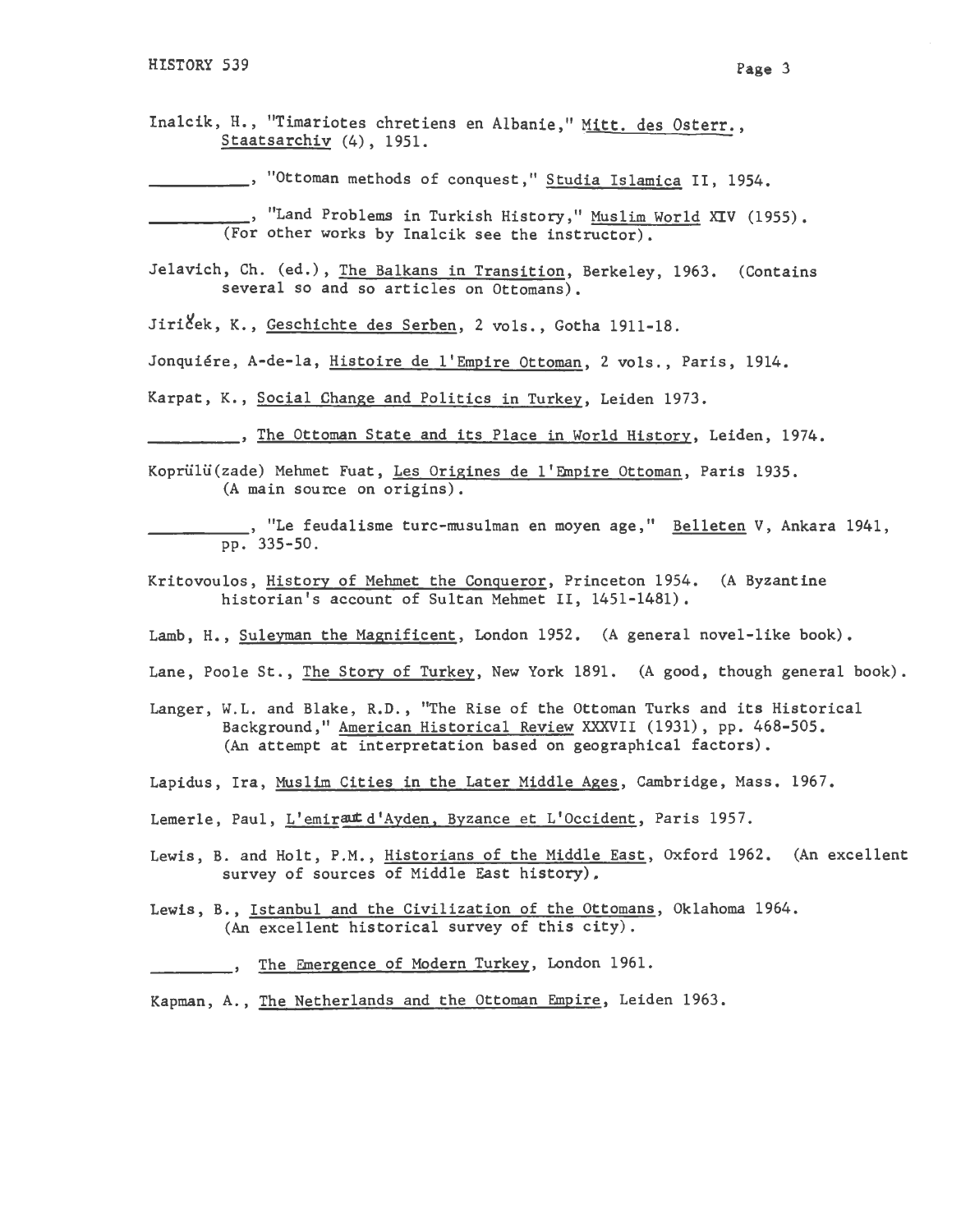- Knolles, Richard, Generale histoire of the Turkes, London, 1603. See the same, entitled Turkish History with continuation by Paul Rycaut, 3 vols., London 1687-1700.
- Lybyer, A. H., The Government of the Ottoman Empire in the Time of Suleiman The Magnificent, Cambridge 1913
- Mantran, R., Istanbul . . . au XVII siecle, Paris 1962.
- Merriman, Roger, Suleiman the Magnificent, 1944.
- Mutaf ieva, V. P., Dtmitrov, s., Sur l'etat du Systemedes Timars, Sofia 1968.
- Norman, Daniel, Islam, Europe and Empire, Edinburgh 1966.
- Ohsson, M., Tableau general de l'Empire Ottoman, 7 vols., Paris 1788
- Ostrogorsky, G., Pour l'histoire de la feodalité Byzantine, Brussels 1954
- Pallis, A., In the Days of the Janissaries, 1951.
- Palmer, J. A. B., "The Origin of the Janissaries," Bul. of the John Rylands Library (35), pp. 935, 444-81.
- Panzer, N. M., The Harem, Philadelphia 1922
- Parry, V. J., 'The Ottoman Empire," Cambridge Med. History, vol. II, 1958.
- Pears, Edwin, The Destruction of the Greek Empire and the Capture of Constantinople, London 1903 (Best book on the subject).
- Pitcher, D., An historical geography of the Ottoman Empire, 1968.
- Ramsey, Sir W. M., "Geographical Conditions Determining History and Religion in Asia Minor," Geog. Journal, London, 1962.
- Ranke, L., The Ottoman and Spanish empires in the sixteenth and seventeenth centuries, (tr. W. K. Kelley), London 1843
- Runciman, St., The Fall of Constantinople, Cambridge, 1965
	- ., The Great Church in Captivity, Cambridge 1968. (Includes bibliography on Christians in the Empire)
- Rycaut, P., The history of the present State of the Ottoman Empire, London 1868 (see also Knolles)
- Sardella, P., Nouvelles et spéculations à Venise Paris 1948
- Setton, K. (ed.), A History of the Crusades, Vol. 1, Philadelphia 1955
- Southern, R. W., Western Views of Islam in the Middle Ages, Harvard Press 1962
- Spuler, B., Les Mongols dans l'histoire, London 1961.